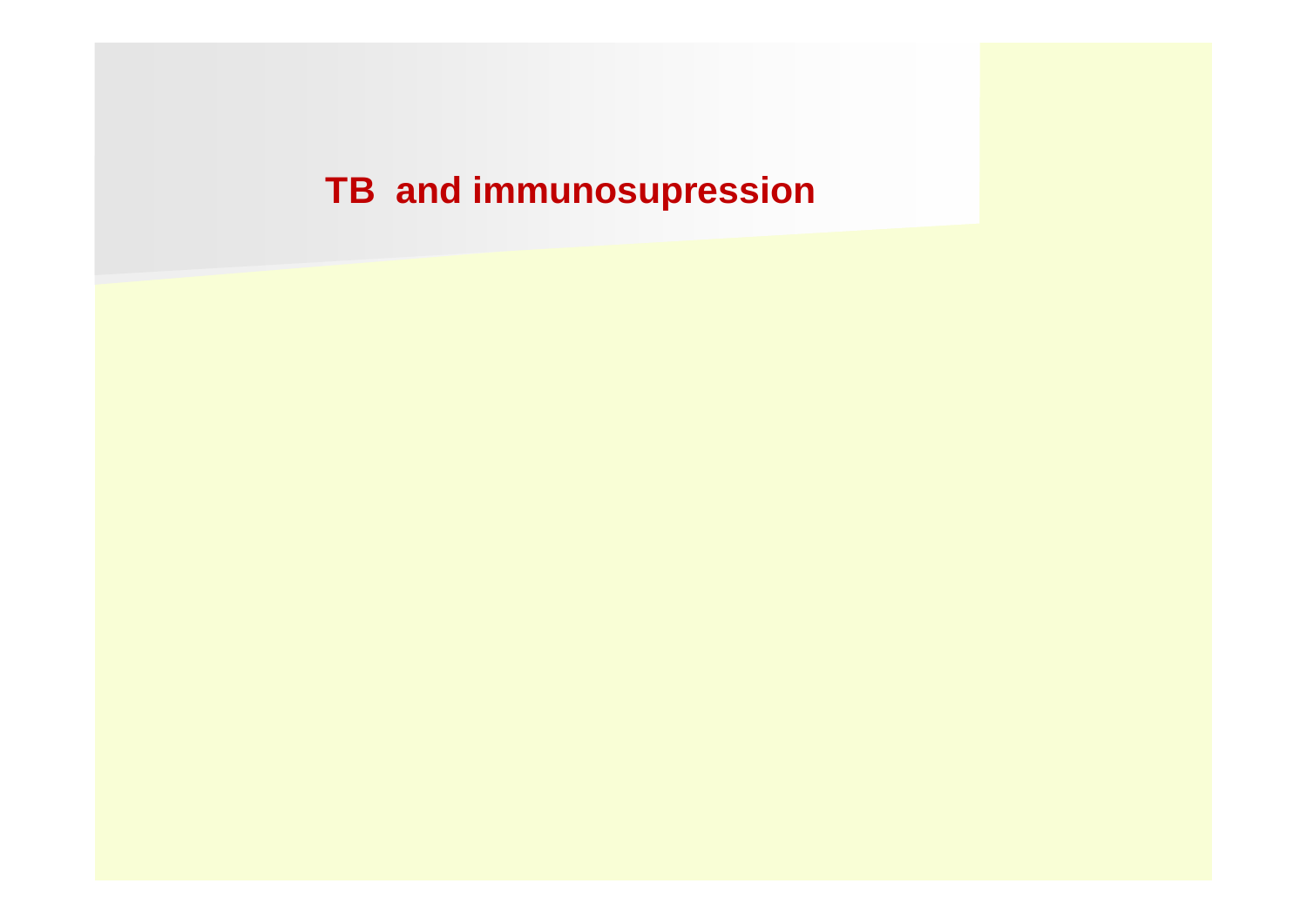# **Notified TB/HIV co-infection, EU/EEA, 2014**



Source: European Centre for Disease Prevention and Control. TB surveillance and monitoring in Europe, 2016.

\* Among countries with at least 50% reporting completeness for HIV status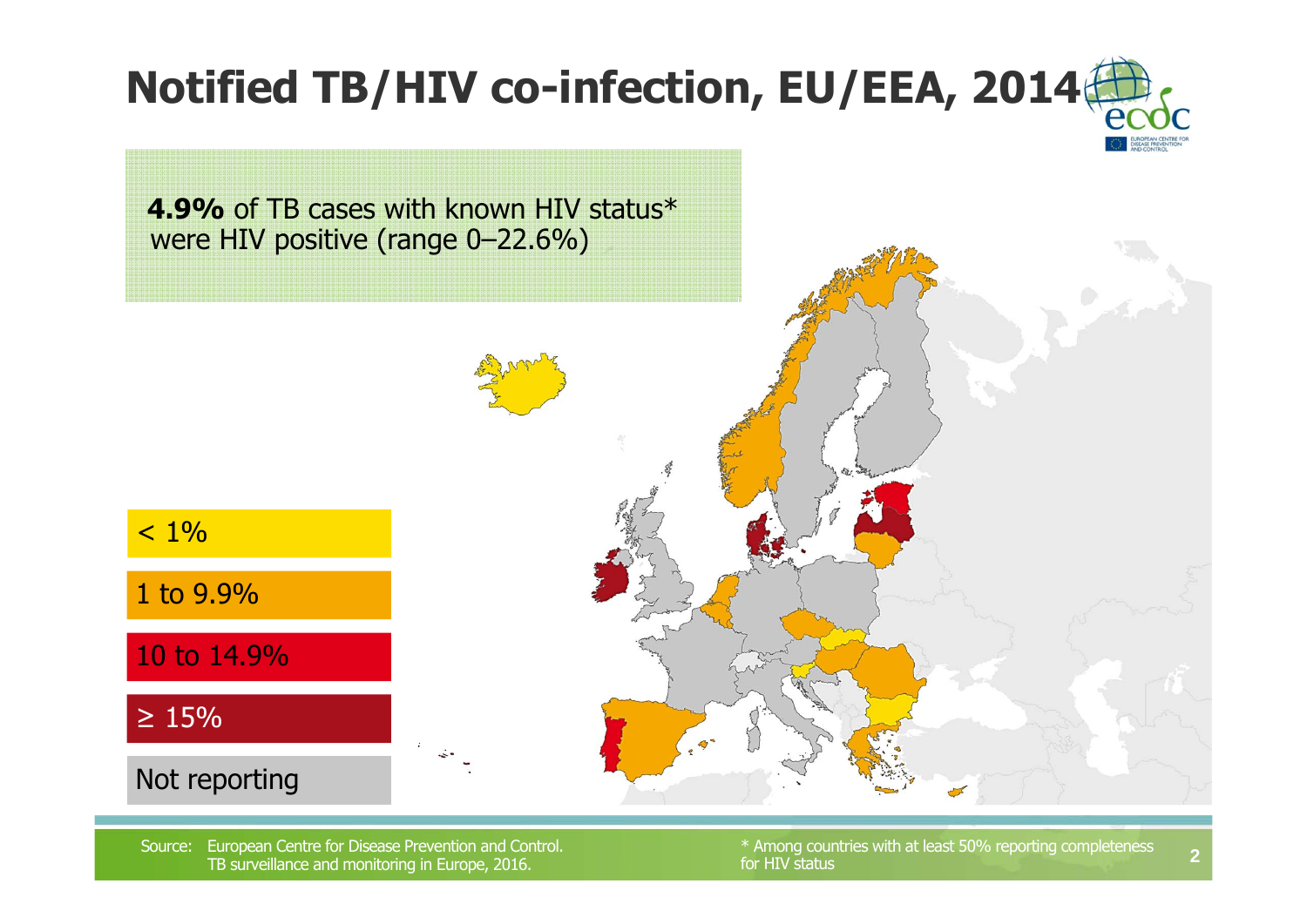## **TB /HIV coinfection 1997–2015 96% TB cases were tested for HIV in 2015. 12,4% were HIV+**



**TB register 24. märts 2016**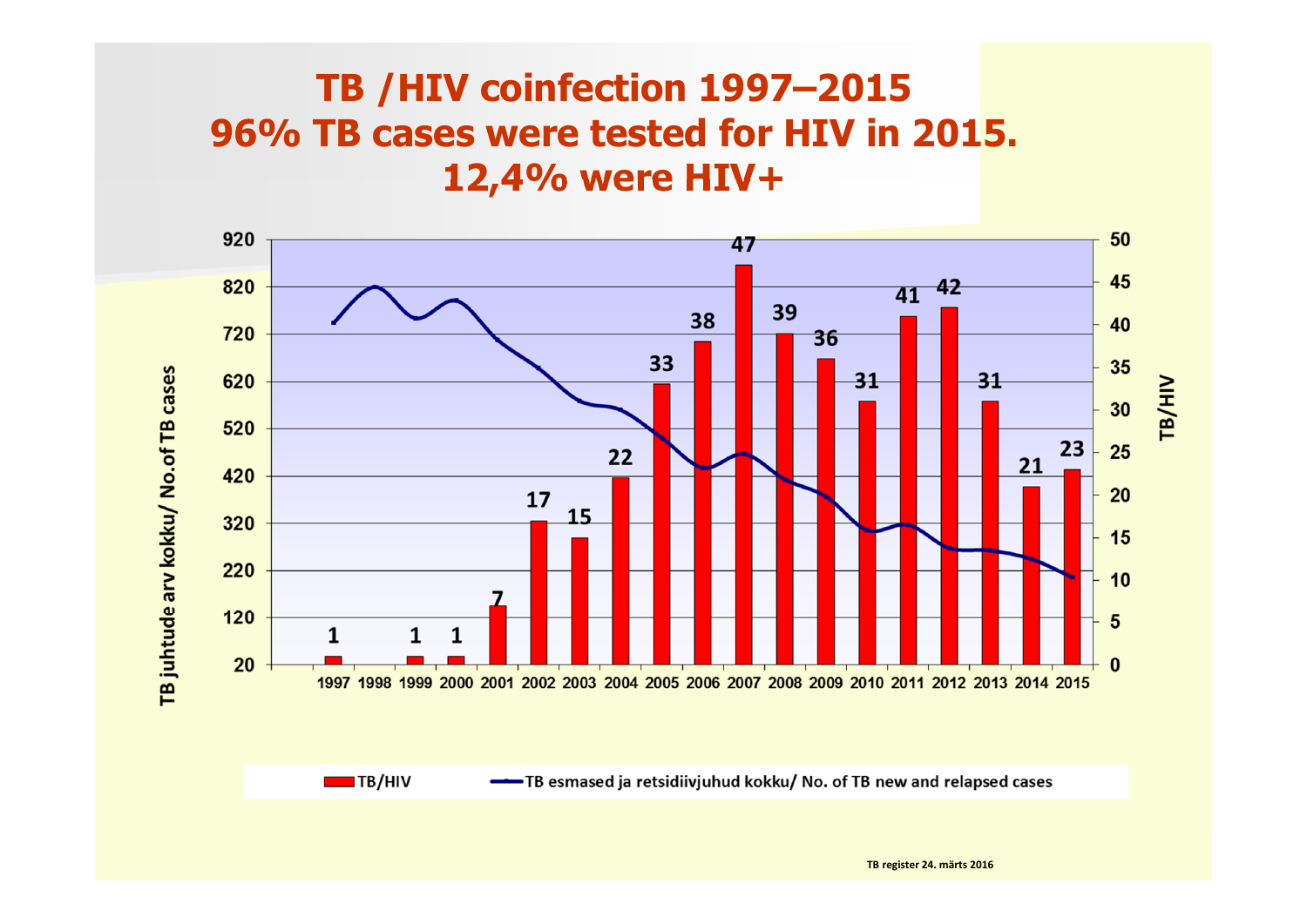## **Indicator 8: Percentage of TB patients for whom HIV status is known**



**4**

**Target:** HIV status is known for 100% of notified TB cases

**Status 2014:** 21 countries reported HIV test results for 36.6% of all reported cases, the 100% target was not met



Source: European Centre for Disease Prevention and Control. **Therefore excluded Source:** European Centre for Disease Prevention and Control. The surveillance and monitoring in Europe, 2016. Cases for HIV, therefore exclude

\* Finland and Poland reported HIV-positive cases, but not the number of tested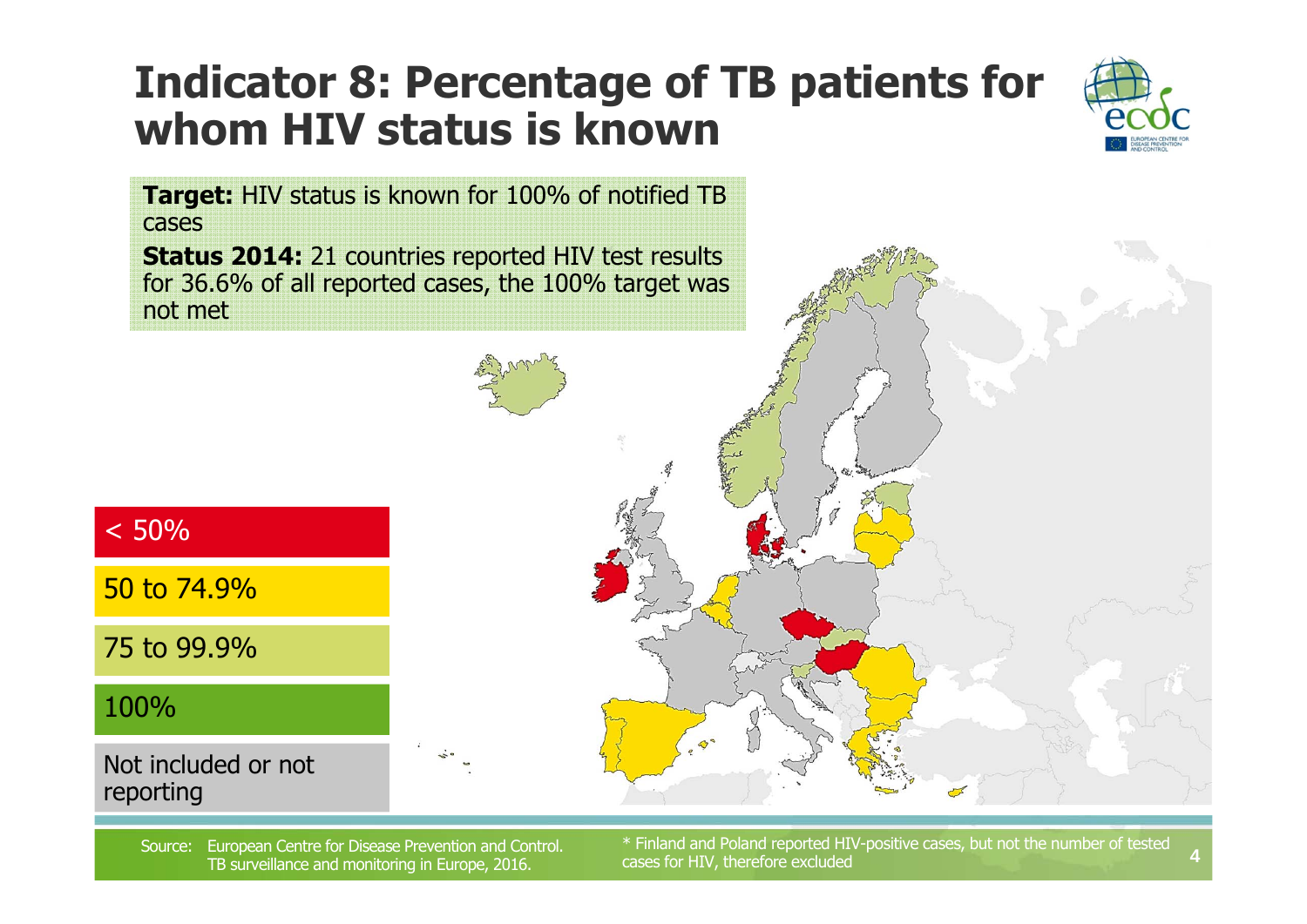# TB can occur at *any time* during the course of HIV infection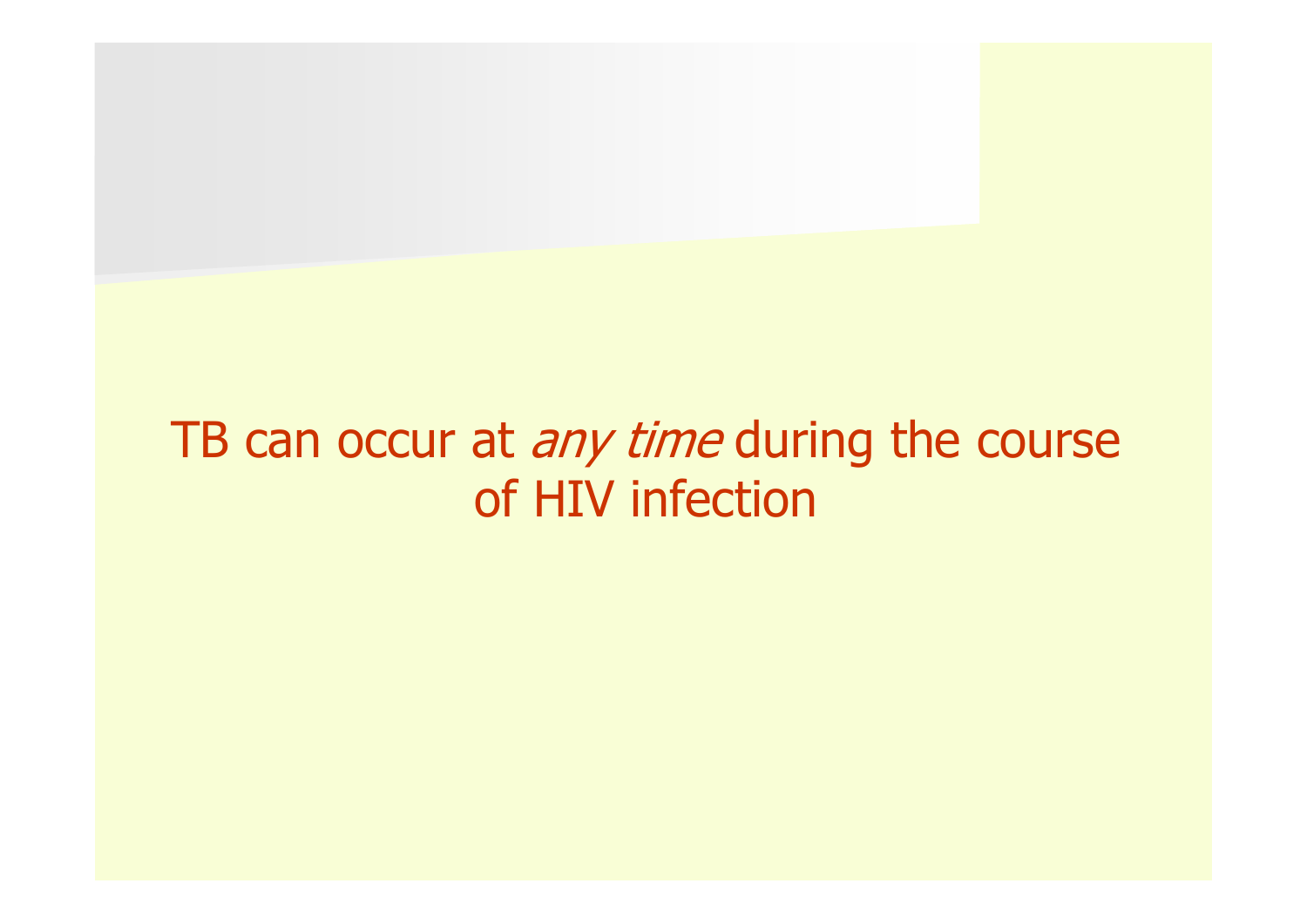#### Correlation Between Extent of HIV-Induced Immuno-Suppression and Clinical Manifestation of Tuberculosis



*De Cock KM, et al. J Am Med Assoc 1992;268:1581-7*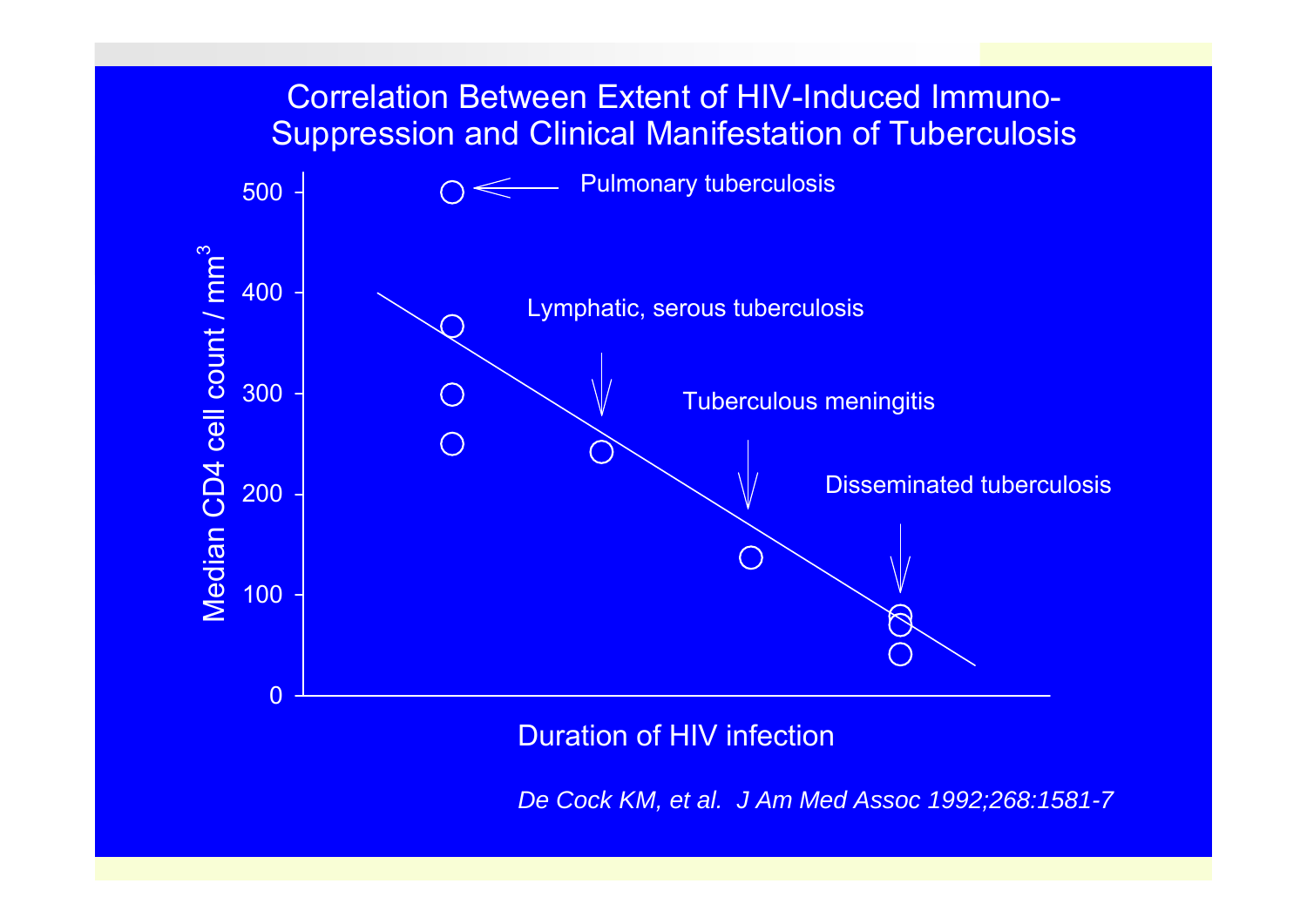## **Risk for occurrence of opportunistic infections according to the CD4 count**



In: Girard PM, Katlama CH, Pialoux G, Saimot AG. Paris: Doin SIDA 1996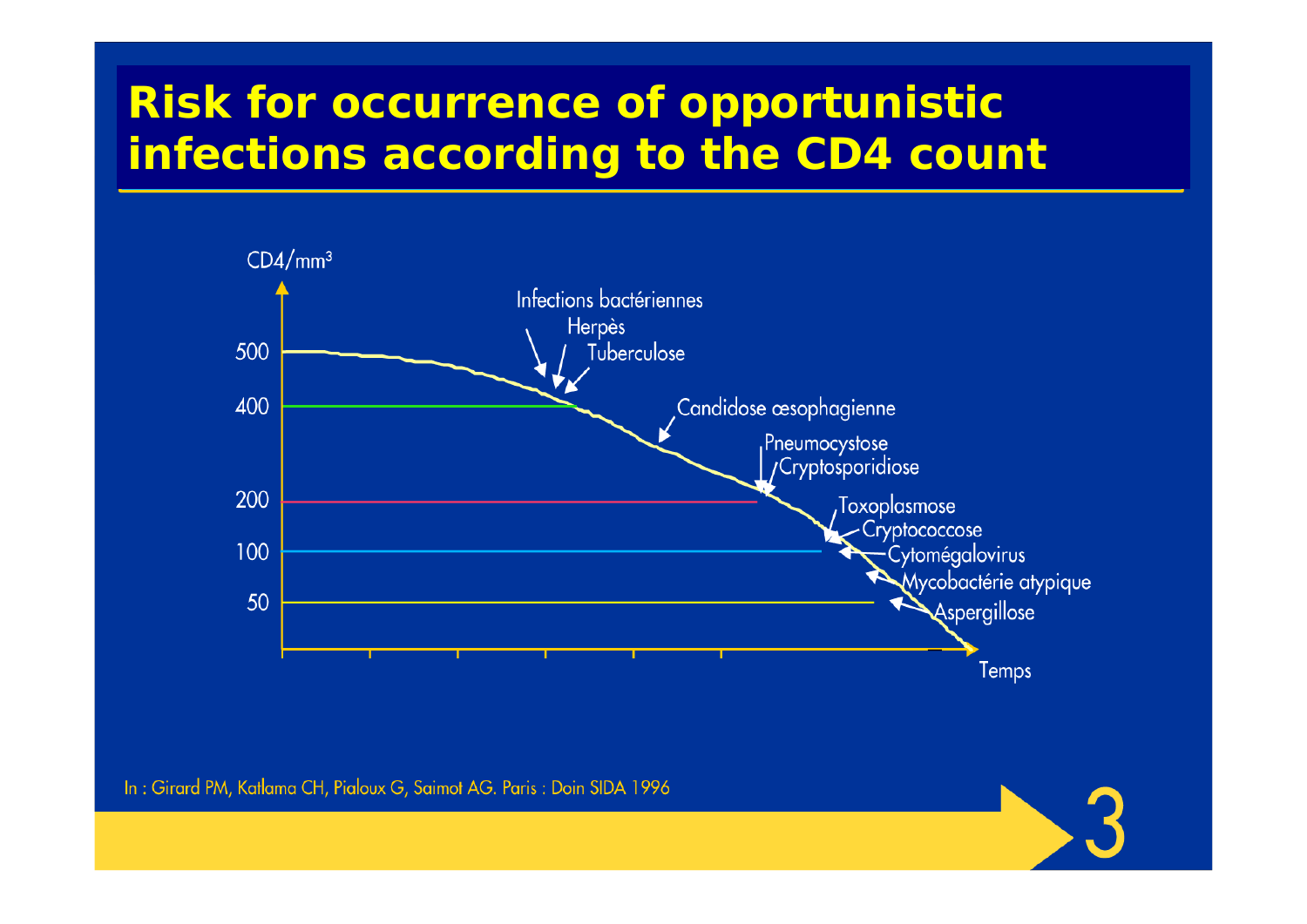# **HIV changing TB natural history**



Slide courtesy of P Colombani, Tartu 2008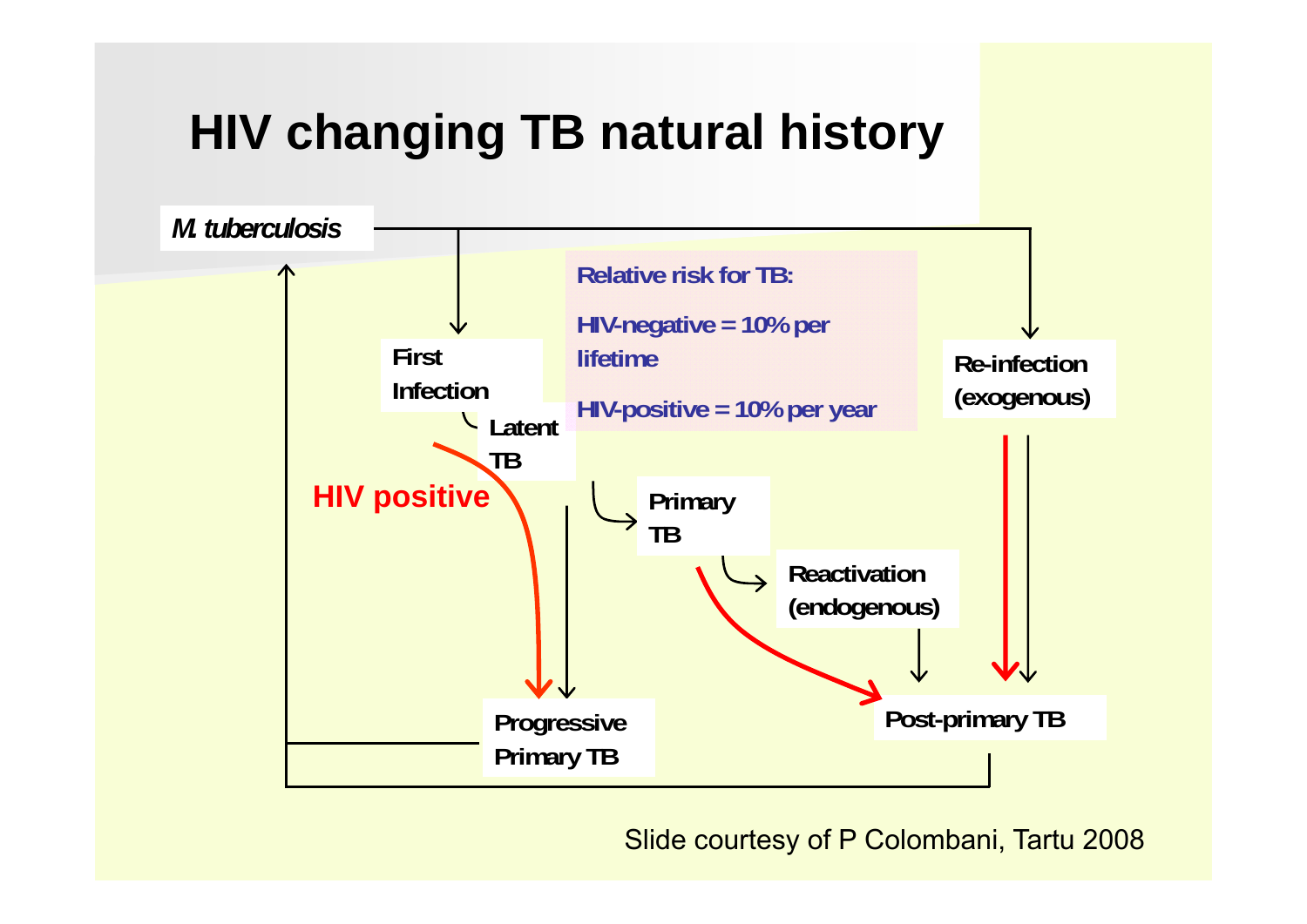#### Impact of HIV on the Epidemiology of Tuberculosis

- Direct: Reactivation of tuberculous infection acquired before  $\mathbf{o}$ **HIV** infection
	- Progression of tuberculous infection acquired after  $\mathbf{o}$ **HIV** infection
- Indirect: o Transmission to the population not infected with HIV

Sutherland I. Br Comm Dis Rep 1990:10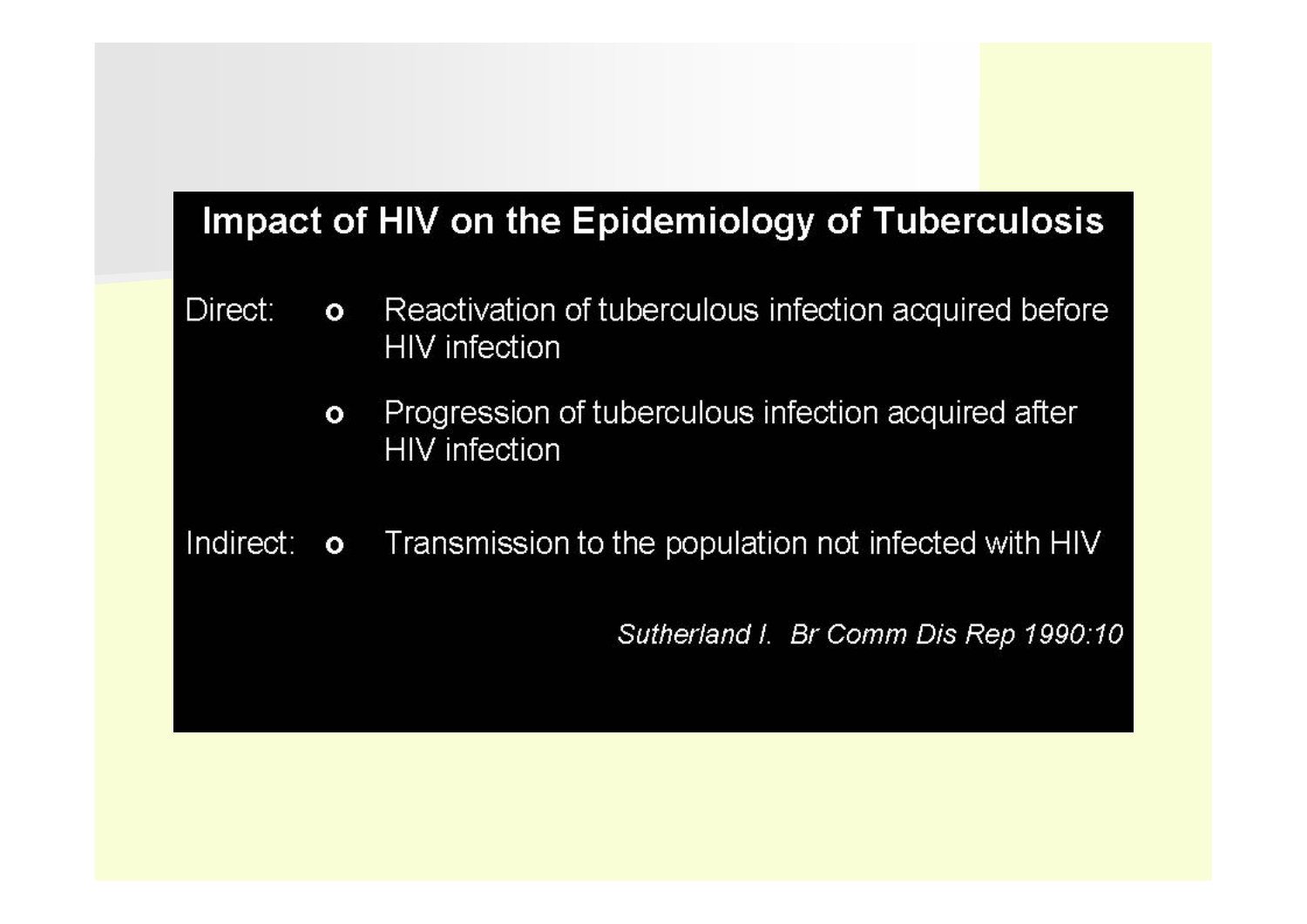## TB/HIV coinfection (1)

- > HIV-positive individuals are 26-fold more likely to develop active TB disease than HIV-negative individuals. TB is the leading cause of death among people with HIV infection
- **► The risk of developing active TB disease remains twofold higher in HIV-positive** individuals even if their CD4+ T cell count is within normal range and they can still develop active TB disease even if they are receiving ART
- HIV-positive individuals have a very high risk of progressing to active TB disease, although they are not necessarily more-infectious to others.
- $\triangleright$  Patients with AIDS demonstrate altered patterns of infection depending on their CD4 count.
- Г When CD4 count drops to below 350 cells/mm<sup>3</sup> appear pulmonary manifestations (post- primary infection)
- $\blacksquare$ When CD4 counts drop below 200 cells/mm<sup>3</sup> then the pattern of infection is more likely to resemble primary infection or miliary tuberculosis . Nodal enlargement is also common at this stage.
- All HIV-positive individuals should be regularly screened for active TB disease, particularly if they experience cough, fever, weight loss and night sweats
- $\triangleright$  Individuals who report any one of these symptoms might have active TB disease and require immediate evaluation and treatment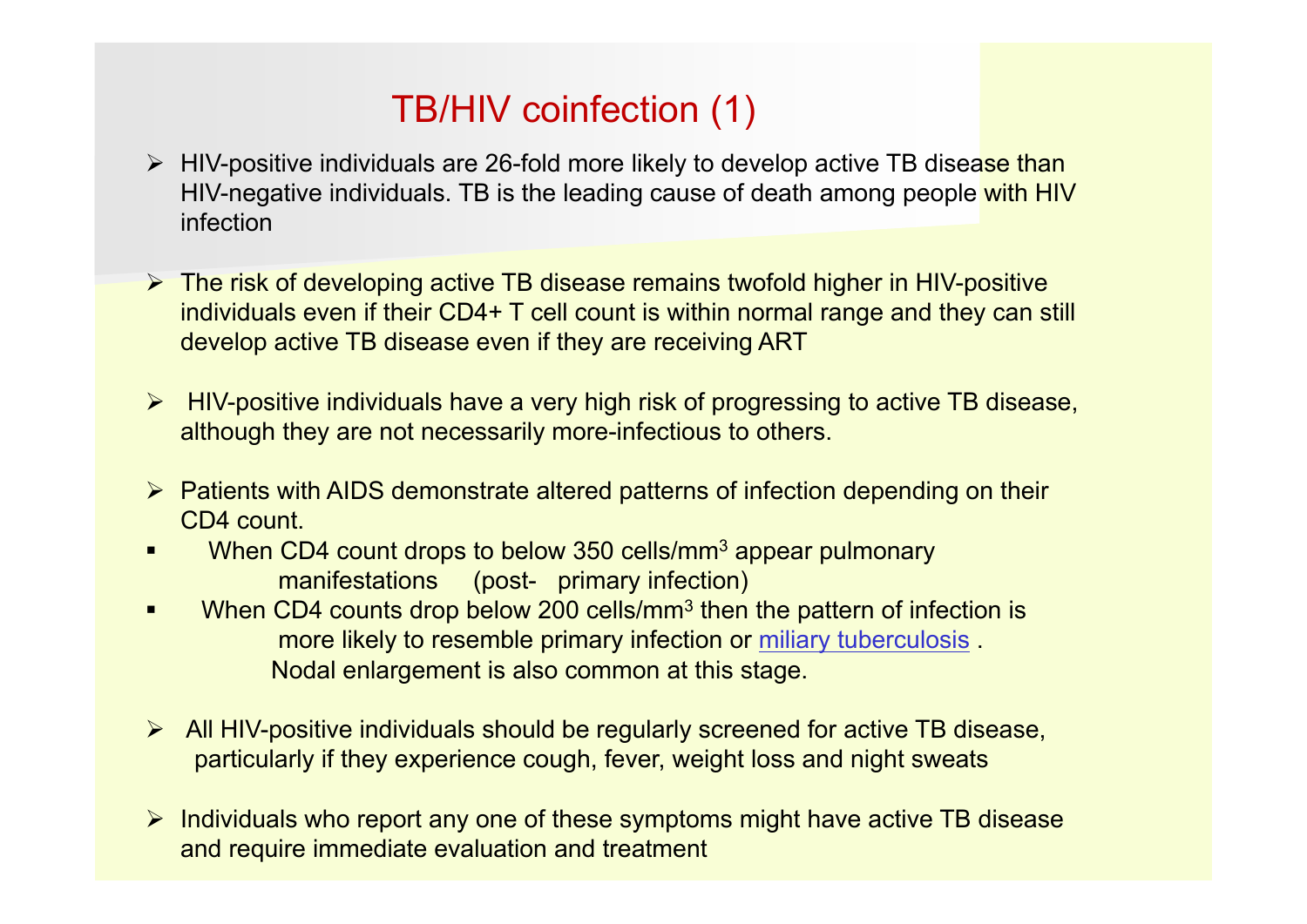## TB/HIV coinfection (2)

- $\triangleright$  HIV changes the presentation of active TB disease: it generally reduces pulmonary cavity formation and sputum bacillary load and frequently involves the lower lobe
- The most common forms of extrapulmonary TB include lymph node, pleural and disseminated TB. Pericardial and meningeal TB are less frequent but deadlier.
- The WHO recommends that all HIV-positive individuals with drug-sensitive or drugresistant active TB disease should also begin ART within the first 2 months of TB treatment
- **► The management of HIV-TB is complicated-**
	- 1) drug–drug interactions between antitubercular and antiretroviral agents make it difficult to design an effective and safe treatment regimen and can cause severe adverse effects, such as hepatotoxicity and neurotoxicity.

2) by restoring the immune system,

- ART can trigger immune reconstitution inflammatory syndrome (IRIS),
- a condition in which the host's inflammatory response to *M. tuberculosis* infection is disproportionate and worsens the patient's status.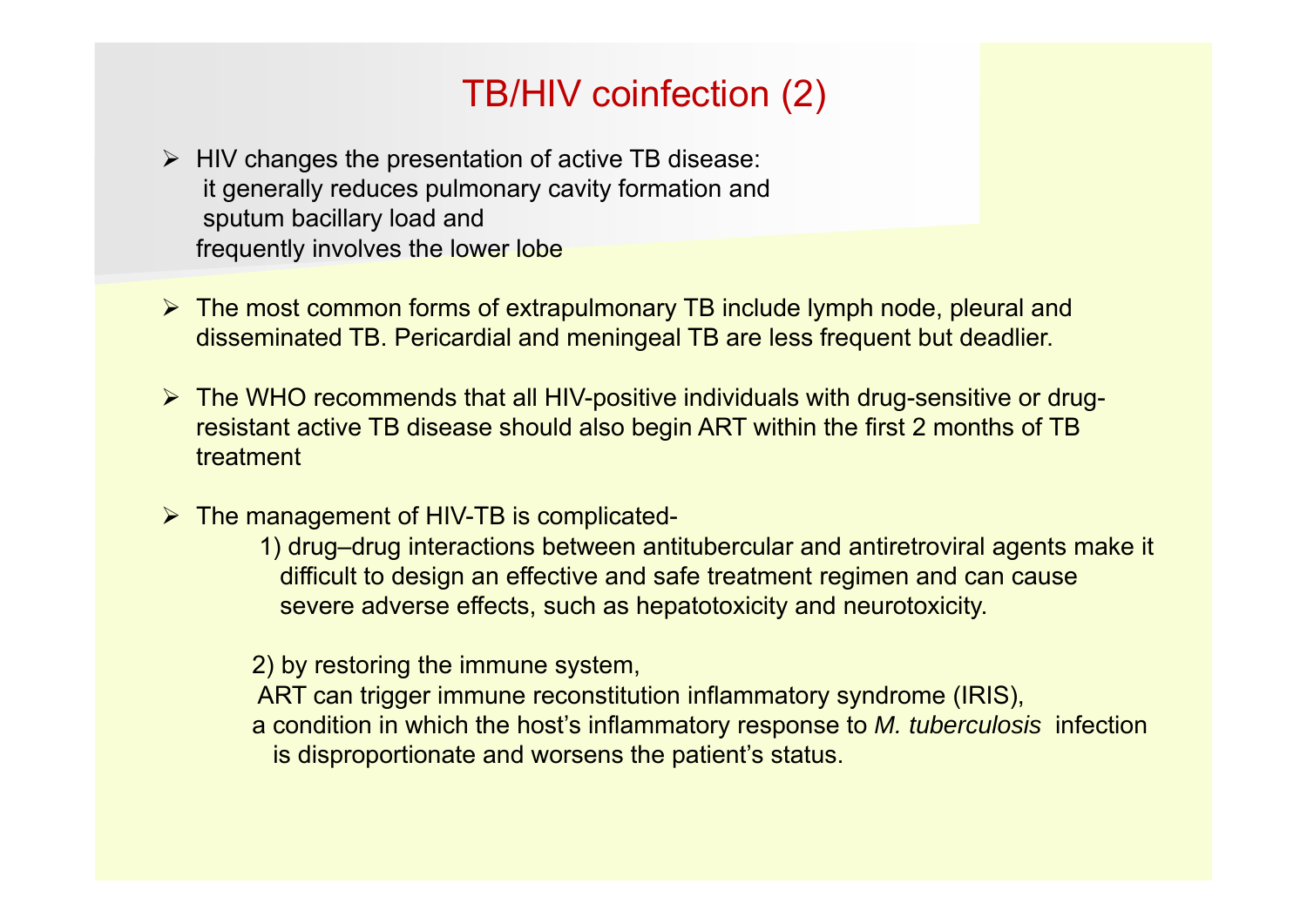## Tumour-necrosis factor (TNF-<sup>α</sup>) blocking medication

#### Tumour necrosis factor:

- × key cytokine in the host immune response against Mycobacterium tuberculosis (granuloma integrity)
- $\mathbf{r}$ key role in mediating immune responses in acute and chronic inflammatory diseases
- F. ■ TNF-a blocking medication increasingly used for treatment of:
- × rheumatoid arthritis
- × inflammatory bowel disease (morbus Crohn)
- × psoriasis
- П

morbus Bechterev ) European Advanced Course in Clinical Tuberculosis, 2013

Screening for latent TB or active disease before initiation of therapy with THF-alpha inhibitor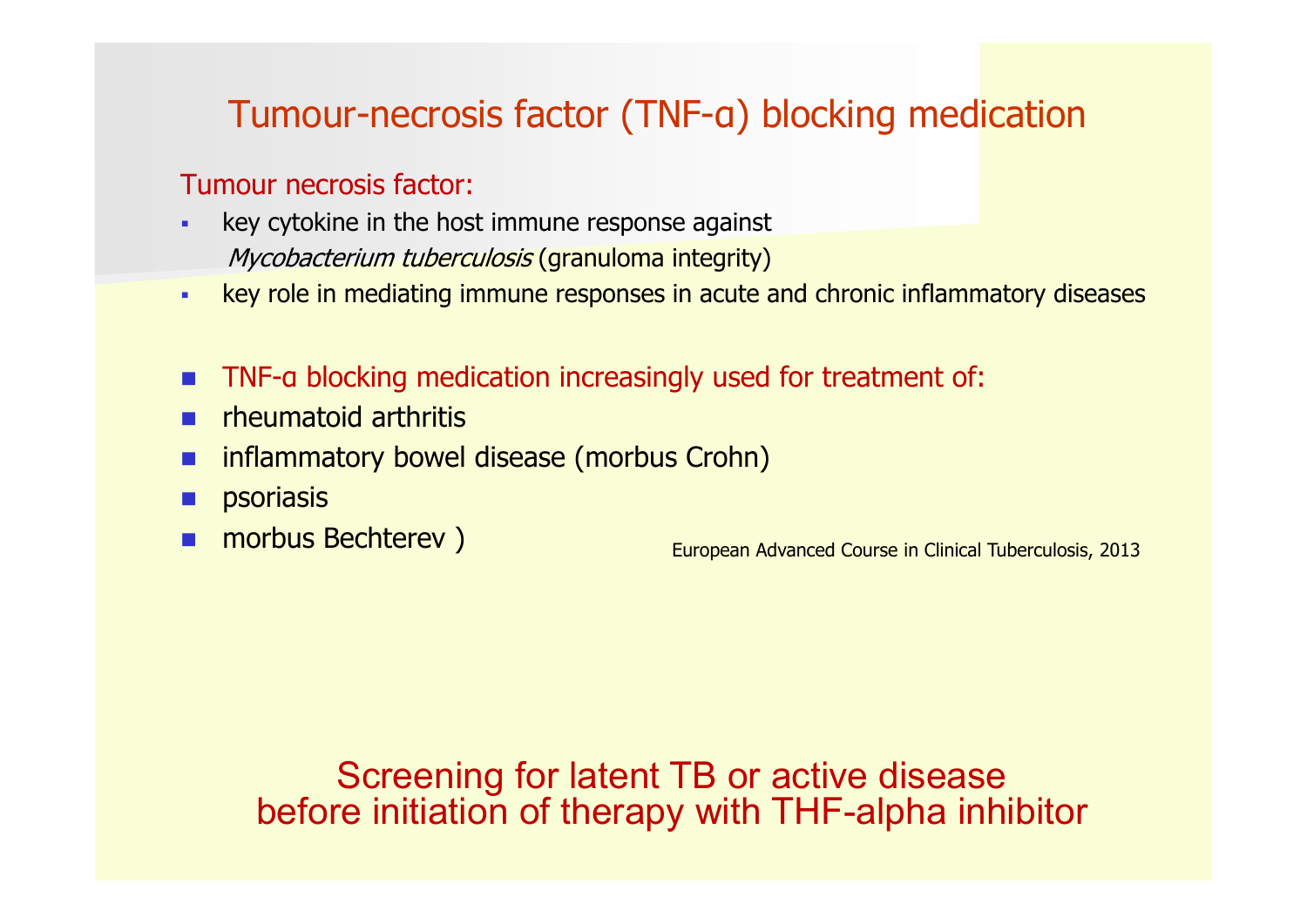#### **Tumour-necrosis factor (TNF-<sup>α</sup>) blocking medication**

- **Relative risk 1.5 25 higher compared to patients not receiving TNF-a antagonists:**
- TNF-a infection - close proximity with start of treatment - rapid progression - disseminated<br>disease
- Г ■ TNF-a antagonist used (infliximab (Remicade®) and adalimumab (Humira®) soluble receptor eternacept (Enbrel®) $\uparrow$ <sup>↑</sup> European Advanced Course in Clinical Tuberculosis, 2013
- Two recent reports describe several cases of active tuberculosis occurring after treatment with the TNF-<sup>α</sup> inhibitors infliximab (Remicade) and etanercept (Enbrel), mainly in patients with rheumatoid arthritis or Crohn's disease.
- $\blacktriangleright$ EPTB accounted 52-57% of cases, difficult to diagnose
- $\blacktriangleright$ TB was diagnosed median 12 weeks after initiation of infliximab
- $\blacktriangleright$ Pulmonary TB and EPTB was diagnosed after 2, 3, and 5 infliximab infusions
- п All TNF-alpha treatment candidates should be screened for latent TB infection or active disease before initiation of therapy with a TNF-α inhibitor. test early (before immunosuppression; treatment completion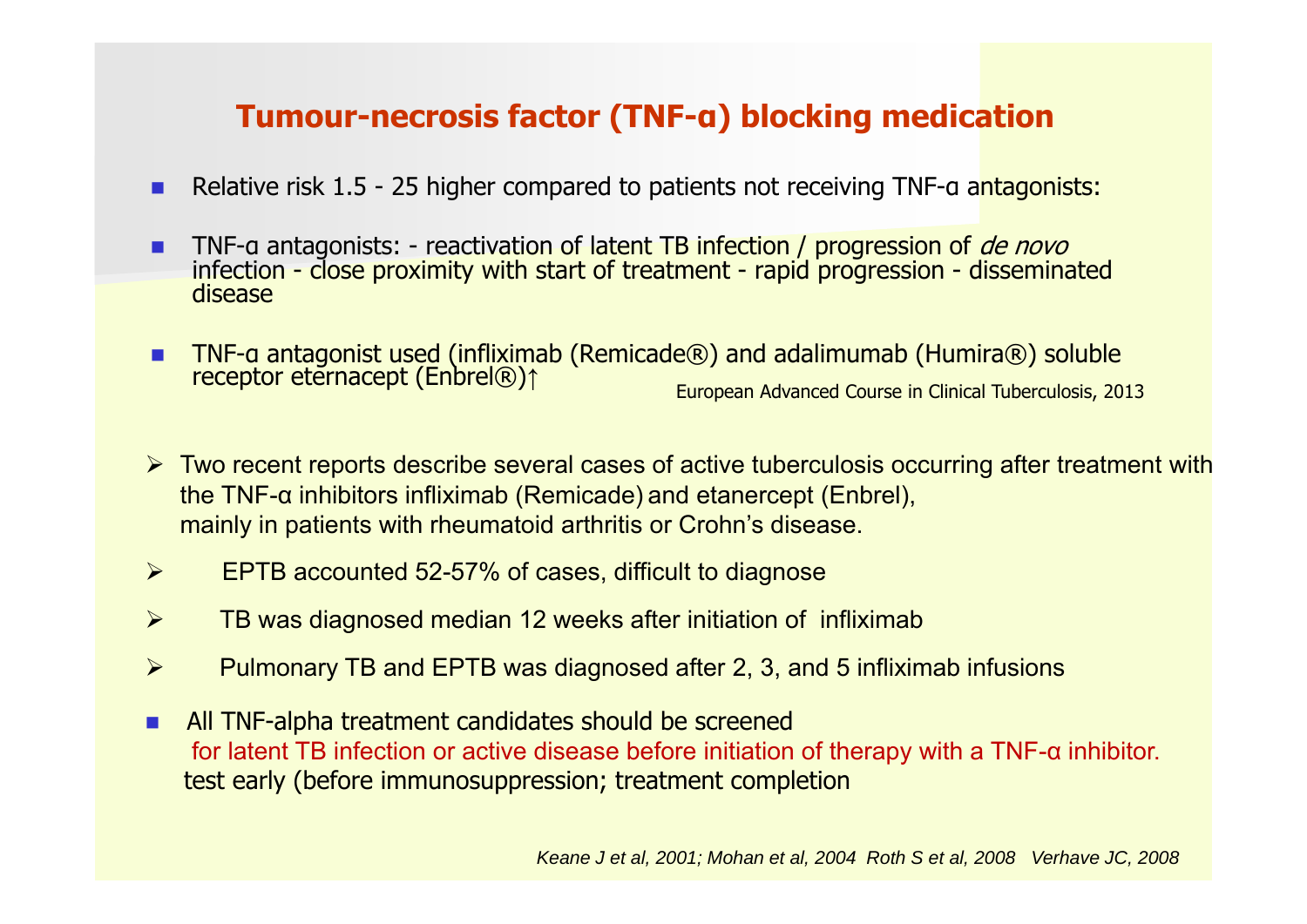#### Screening of immunocompromised individuals

# **Solid organ and stem cell transplant recipients – all candidates should be screened –**

 $\Box$ Test early (before immunosuppression; treatment completion)

#### **Latent TB infection and TB**

- $\Box$  TB occurs early (< 6) months after transplant (enhanced immunosuppression) but in renal and stem cell transplant recipients usually later
- **nambs** more extrapulmonary disease
- Г **More difficult to test** for latent TB infection
- immune-based testing
- corticosteroids or other immunosuppressive medication